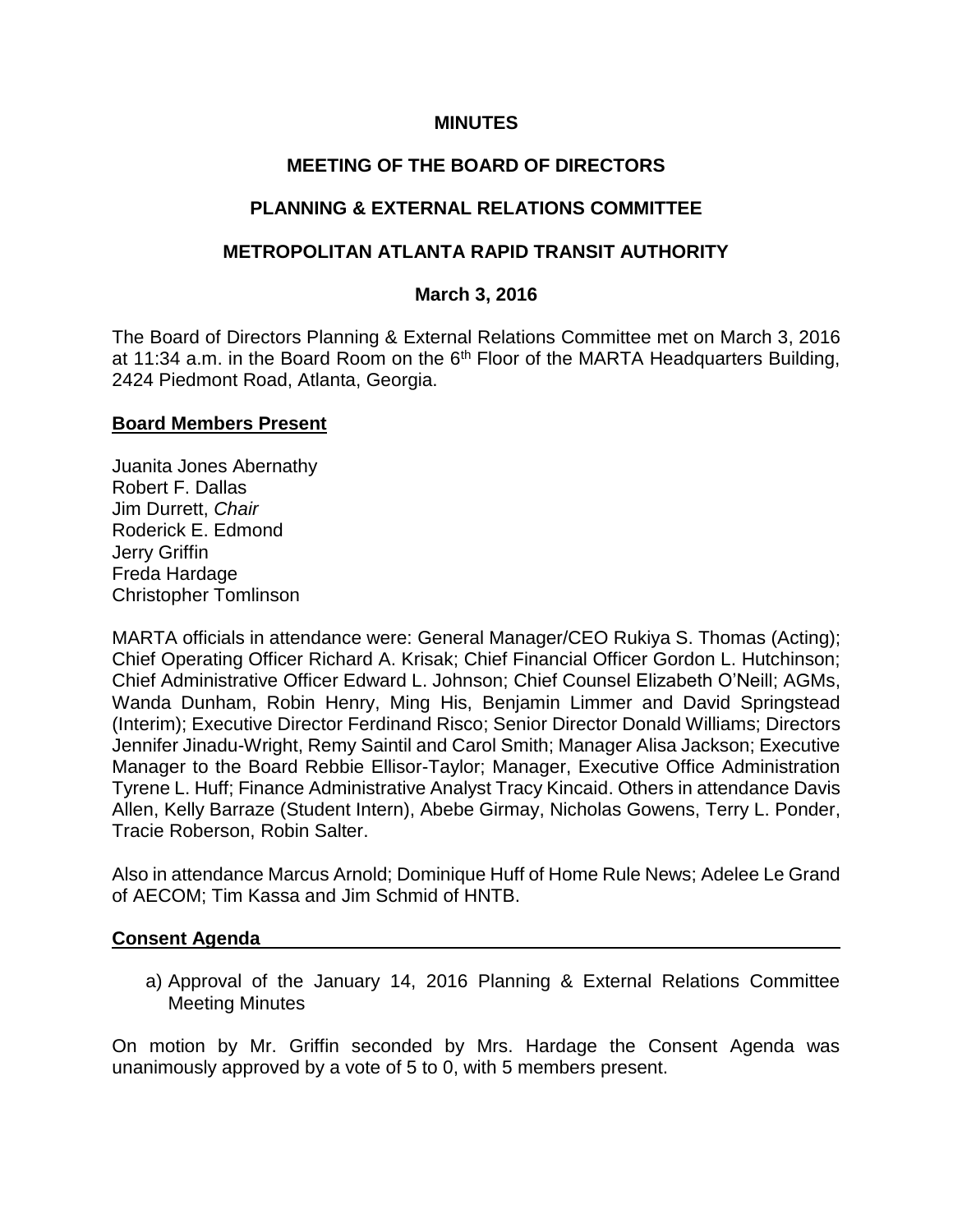# **Individual Agenda**

# **Briefing – Clayton County High Capacity Update**

Mr. Williams provided the Committee an update on the planning activities related to the Clayton County High Capacity Transit Study.

#### *Norfolk Southern Agreement – Project Status*

- Study purpose:
	- o Preliminary engineering study to determine right-of-way available for potential acquisition by MARTA
- Deliverables:
	- o Analysis of engineering design criteria for Norfolk Southern freight operations along Love Joy
	- o Identification of right-of-way available for potential acquisition by MARTA
- Study will be completed by summer 2016

# *High Capacity Transit Initiative Overview*

- Purpose
	- o Evaluate project alternatives and complete necessary environmental documentation
- Deliverables
	- o Purpose and Need
	- o Alternatives screening and analysis
	- o Technical environmental studies
	- o Environmental Impact Statement
	- o Advisory Committee/public involvement

# *High Capacity Transit Initiative Overview – Project Stages*

- Scoping
	- o Purpose and Need
	- o Goals and Objectives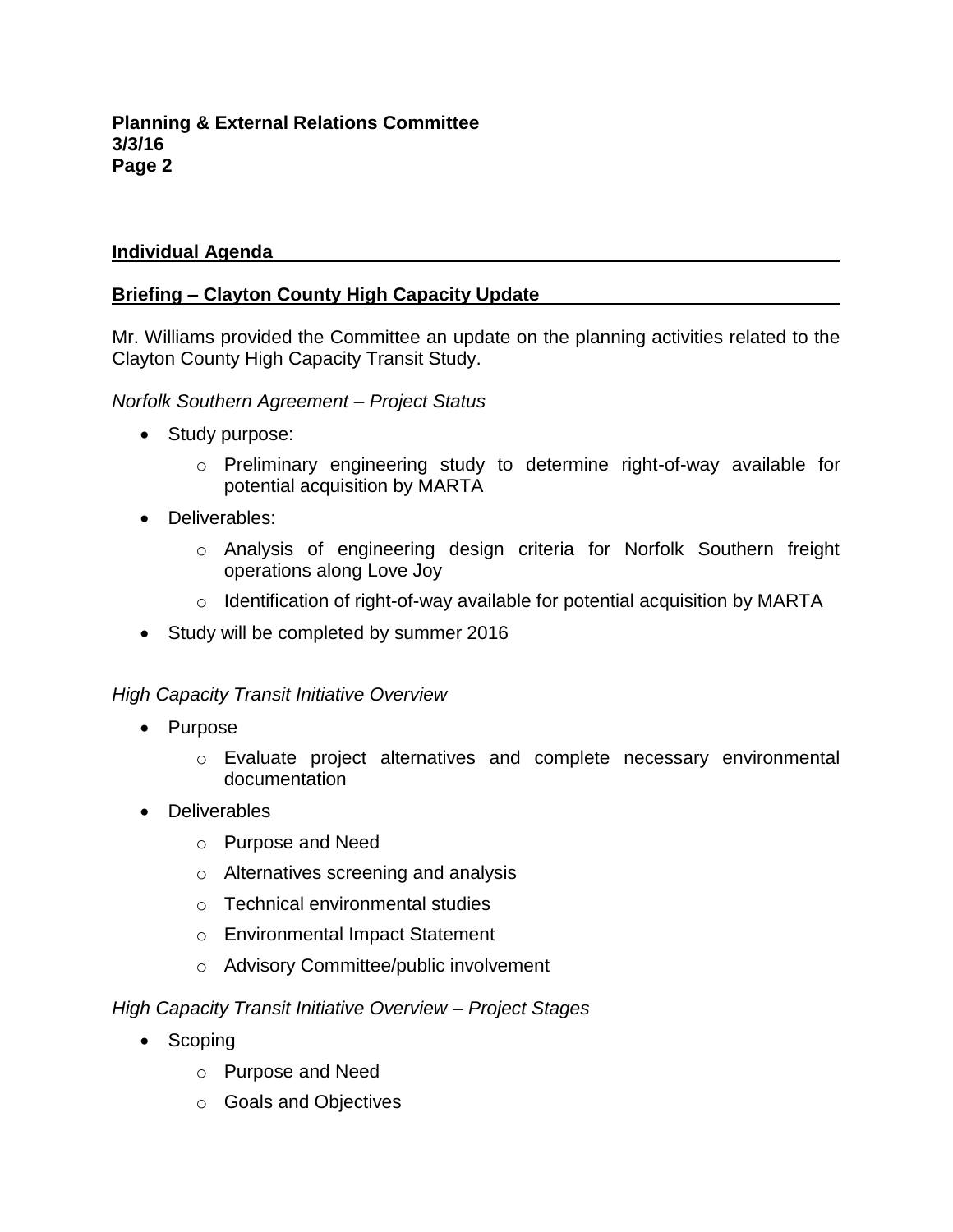#### **Planning & External Relations Committee 3/3/16 Page 3**

- o Critical Issues
- o Range of Alternatives
- o Input (Public, Agencies, and Stakeholders)
- Prepare Draft Environmental Impact Statement (DEIS)
	- o Alternatives Screening and Analysis
	- o Technical Environmental Studies
	- o Input (Public, Agencies, and Stakeholders)
- Publish DEIS
	- o Review and Comment (Public, Agencies, and Stakeholders)
- Select Preferred Alternative
	- o Comments Reviewed and Addressed
	- o Preferred Alternative Selected
	- o Final Environmental Impact Statement to be undertaken

# *High Capacity Transit Initiative Overview – Schedule*

| $\bullet$ | <b>Project Administration</b>                | February 2016-July 2017     |
|-----------|----------------------------------------------|-----------------------------|
| $\bullet$ | <b>Advisory Committee/Public Involvement</b> | March 2016-July 2017        |
| $\bullet$ | Data Collection and Analysis                 | March 2016-February 2017    |
| $\bullet$ | Development of Project Purpose and Needs     | April 2016-September 2016   |
|           | • Alternatives Screening and Analysis        | March 2016 - November 2016  |
| $\bullet$ | Selection of Locally Preferred Alternative   | November 2016-February 2017 |
| $\bullet$ | <b>Technical Environmental Studies</b>       | March 2016-Apri12017        |
|           | <b>Complete DEIS</b>                         | Summer 2017                 |
|           |                                              |                             |

# *High Capacity Transit Initiative Overview – Advisory Committee*

- Clayton County Advisory Committee Role
	- $\circ$  Provide input in reference to community transit needs
	- o Function as a sounding board for the project team
	- o Provide feedback on study direction and analysis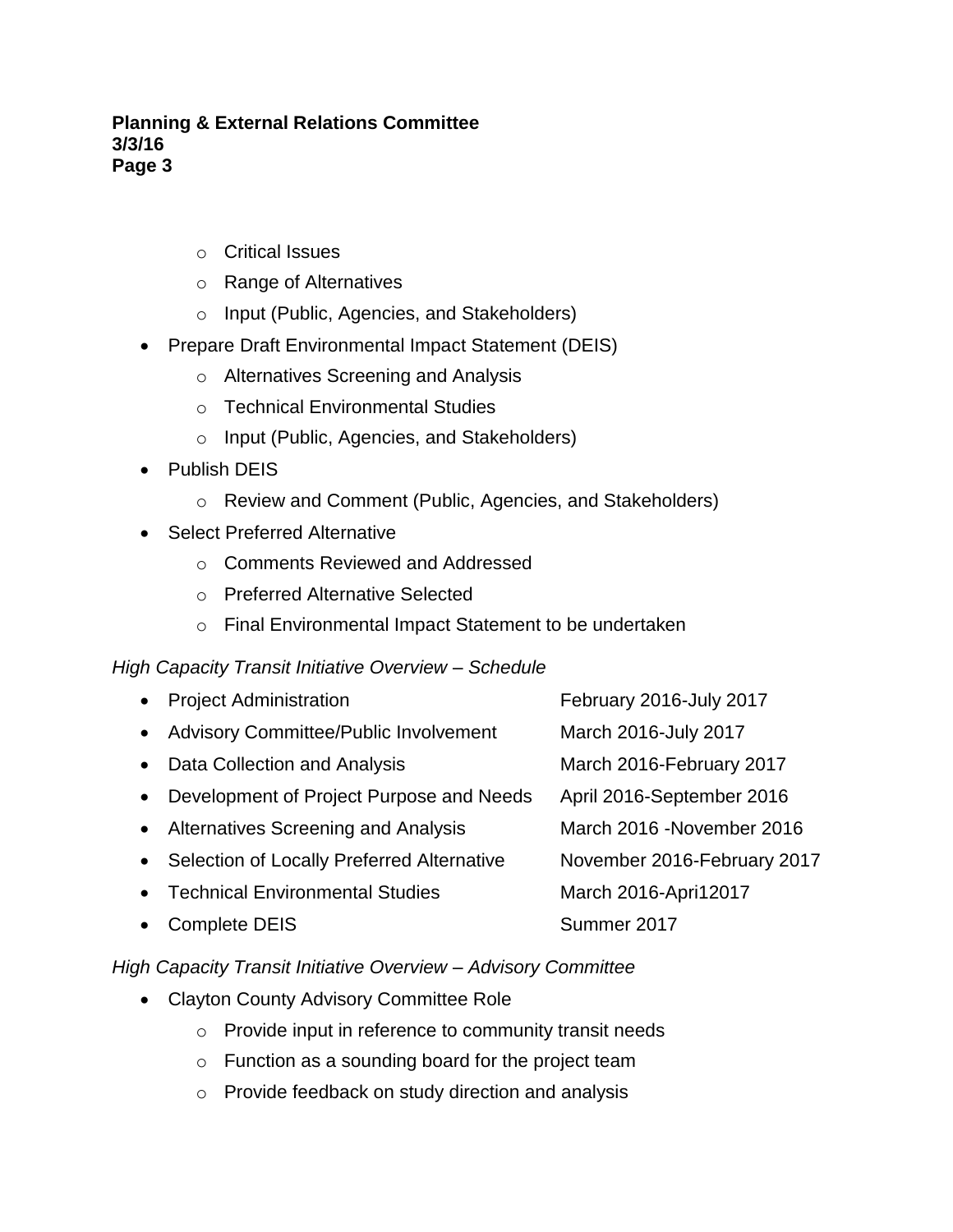#### **Planning & External Relations Committee 3/3/16 Page 4**

- Recommended Representation
	- o Elected Officials, Development Community,
	- o Neighborhood Groups, Academic Community and
	- o Business Community
- Status
	- o Preliminary list of Committee members identified
	- o Refining the list to ensure inclusiveness and diversity

# *Next Steps*

- Initiate Advisory Committee Kickoff Meeting
- Complete Project Management Plan
- Continue data collection and analysis
- Provide Board periodic status updates

Mr. Griffin asked about the parameters of public involvement in regards to projects.

Mr. Williams said MARTA documents all the feedback from the public and provides realistic outcomes and cost constraints.

Mr. Durrett asked if the concerns of Board Member Abdul-Salaam regarding the makeup of the advisory committee were addressed.

Mr. Williams said yes.

Mr. Durrett asked about the academia representation.

Mr. Williams said Clayton State University will have representation.

Mr. Dallas asked if there will be support for Transit Oriented Development.

Mr. Williams said GDOT is already thinking about possible corridors.

Mr. Griffin commented that Forest Park has two blocks cleared out for redevelopment and Morrow has a parking deck.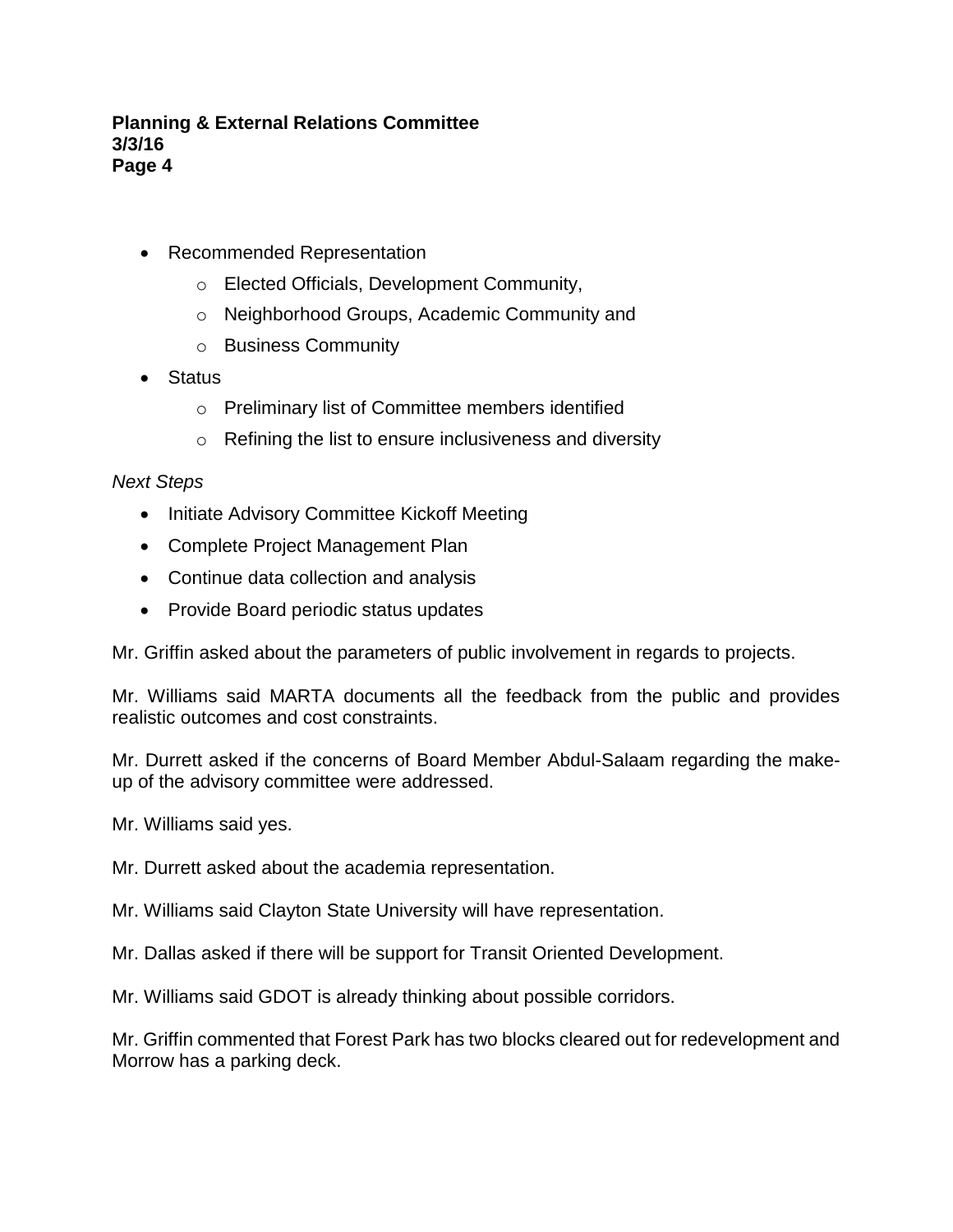# **Briefing – FY16 Quality of Service Survey Semiannual Report**

Dr. Salter briefed the Committee on the Quality of Service update of satisfaction and performance scores from the first six months of FY16.

# *Survey Methodology*

- Interviewed Riders
	- $\circ$  3,328 intercept interviews with bus and rail patrons from July 1 to December 31, 2015
- Analyzed Data
	- $\circ$  Ran analyses for current and previous fiscal years to identify trends
- Summarized Key Findings
	- o Rider Profiles
	- o Satisfaction ratings
	- o FY16 changes in performance scores
	- o *Appendix* 
		- **Jurisdiction of Residence**
		- Complete list of performance ratings

# *Rider Profiles*

- Compared to the previous fiscal year, the first six months of FY16 saw a slight increase in the percentage of work-related trips
- There was a decrease in the percentage of African-American riders, male riders, and patrons who have alternative transportation

# *Satisfaction*

- During the first six months of FY16 there was a moderate increase in overall satisfaction
- Willingness to recommend MARTA to family or friends remains high and future riding intentions are stable

# *Quadrant Analysis*

First SIX months of FY 16 saw improvements In the quadrant analysis overall: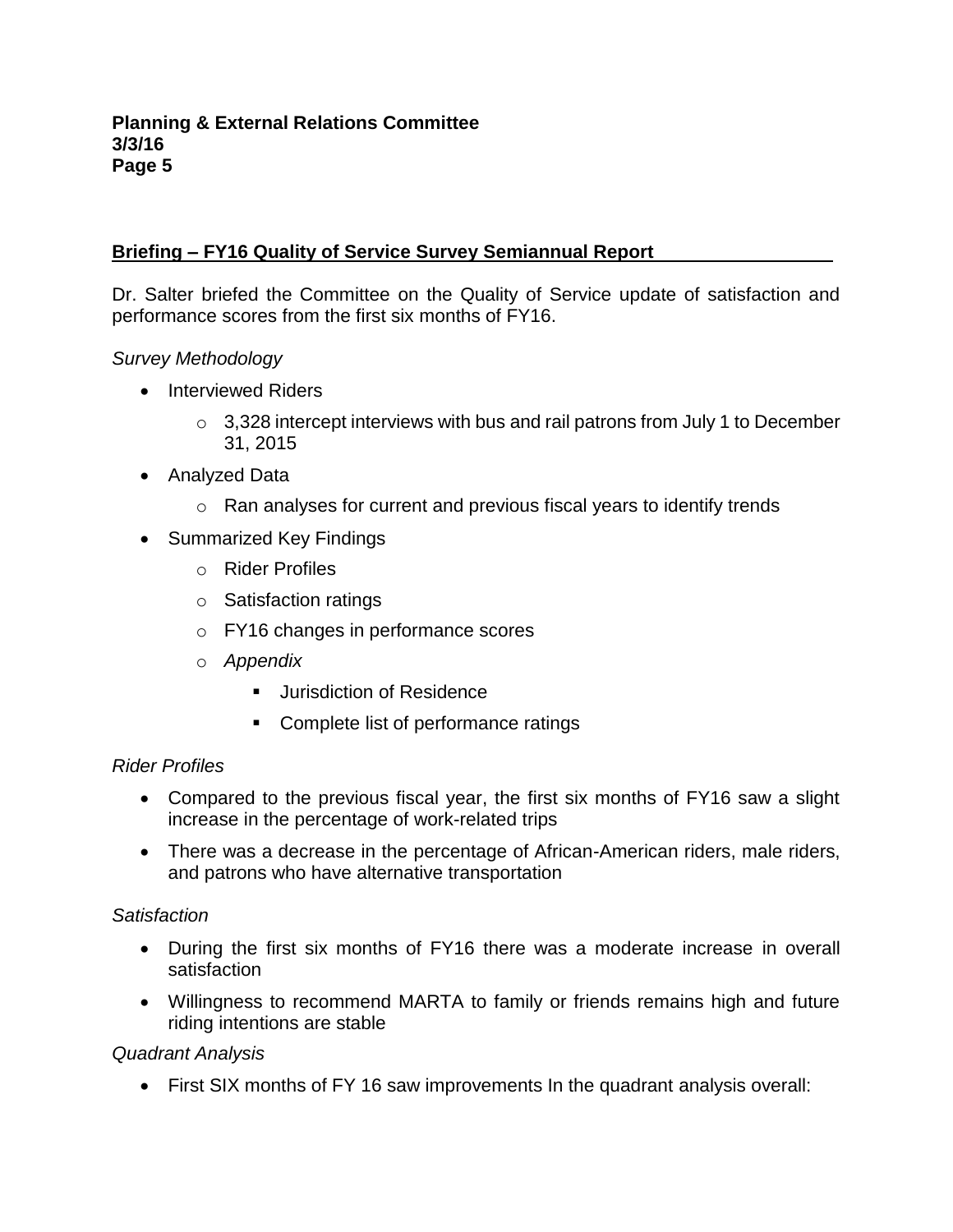#### **Planning & External Relations Committee 3/3/16 Page 6**

- o More strength attributes
- o Fewer focus attributes
- 12 attribute scores increased significantly and 10 declined
- Perceptions of service frequency are worsening, particularly for off-peak times

# *The Takeaways*

- Trend of increased customer satisfaction continues
- Willingness to recommend MARTA to family or friends remains high
- Future riding intentions are stable
- Out of 42 performance attributes scored in FY15 & FY16
	- o 12 improved and 10 declined
- Positive changes in the FY16 quadrant analysis
	- o Strength attributes increased from 13 to 18
	- o Focus attributes decreased from 12 to 8
- Of 8 performance attributes in focus category 4 related to off-peak frequency
- Frequency of weekday bus and rail service during day still strengths but average scores for both declined

# *Next Steps*

- Research & Analysis continues to monitor performance attributes
- Continue taking measures to improve the quality of wait time:
	- o Promote MARTA on the Go and See & Say apps
	- o Provide next bus information at rail stations via digital signage at bus bays and rail platforms

Mr. Durrett asked how is importance rated.

Dr. Salter said Research & Analysis does not ask people what is most important; instead, attributes are related to overall satisfaction to determine what is important to riders.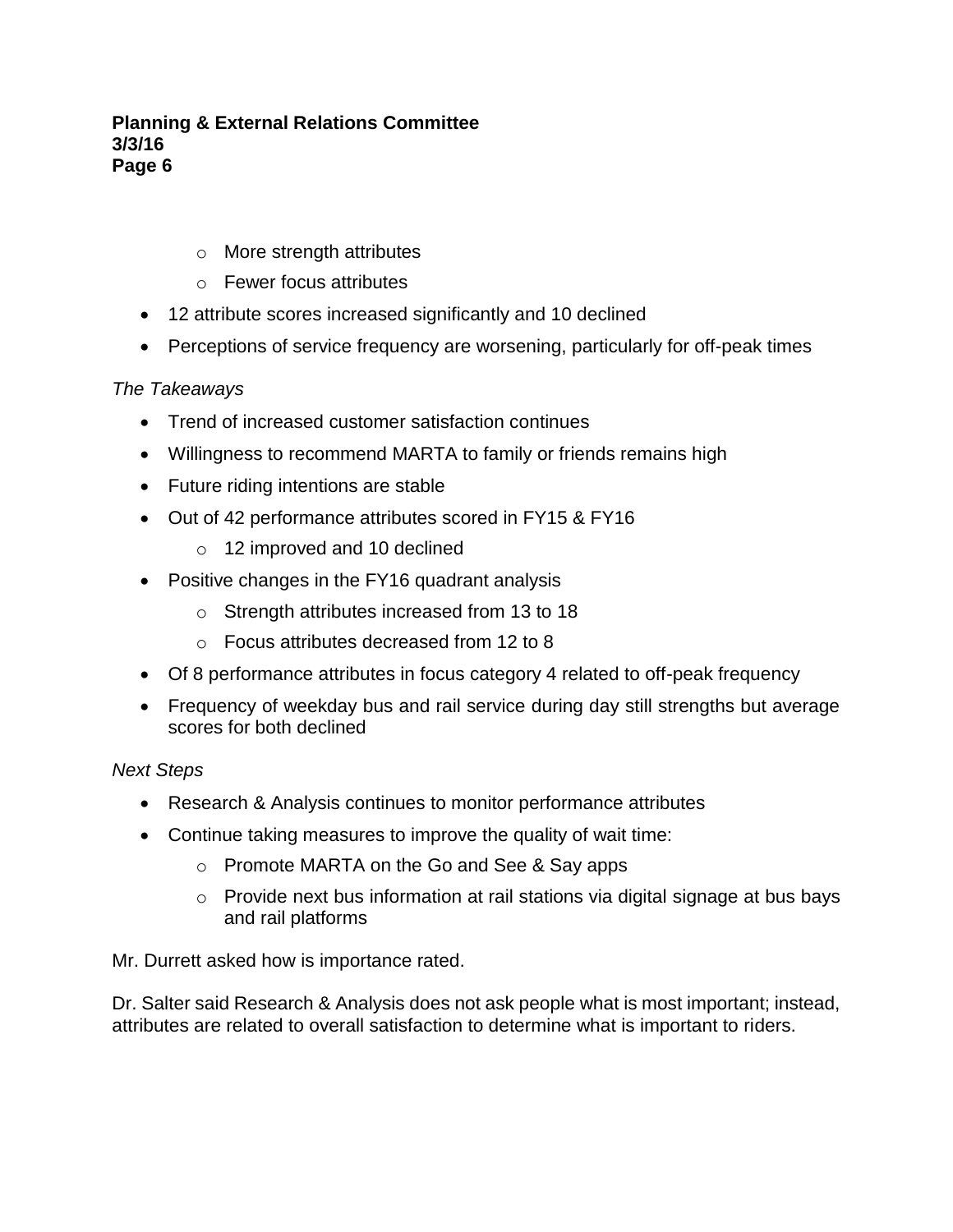#### **Briefing – Regional Marketing Overview**

Mrs. Jinadu-Wright briefed the committee on the Regional Transit Marketing Program.

#### *Communication Objectives*

 To increase overall awareness of the transit options available to metro Atlanta commuters and to position these options (MARTA, GRTA, CCT and GCT) as a desirable and easy option

#### *Target Audience*

- Millennials (age 20 34)
- By targeting Millennials, which represent nearly 1/4 of potential transit riders in the region, regional transit agencies can have a significant impact on raising awareness of transit and ultimately increasing ridership

#### *Campaign Strategy*

- Reach them at work
- Make it social
- Go where they go
- Persuade them with their own peers

#### *Key Message & Creative Approach*

- Stress reduction and "me time" on transit
- Creative approach will center on satire with the payoff of the tangible benefits of riding transit, blending the "Satirical" and "Alternative to Stress" concepts
- Tagline
	- o Some people love traffic. Others try transit.

# *Campaign Metrics*

- Quantitative Metrics
	- o Web hits, length of stay, trips planned
	- o Materials distributed
	- o Events participated in